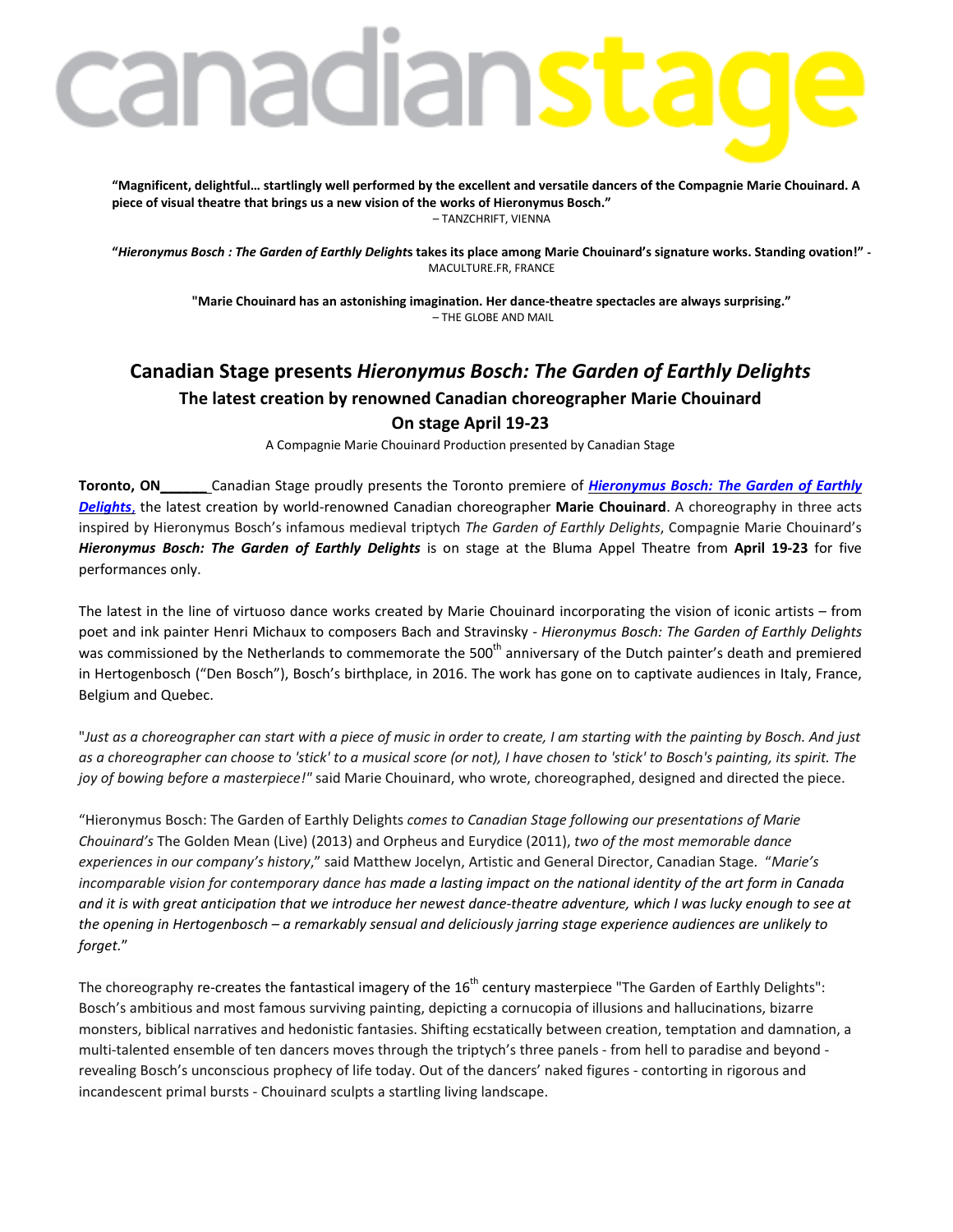2016 was a landmark year for the Montreal-based choreographer and performer, who received two major Canadian Awards: the Governor General's Performing Arts Award for Lifetime Artistic Achievement and the Walter Carsen Prize for Excellence in the Performing Arts (nominated by Canadian Stage's Artistic & General Director Matthew Jocelyn). Chouinard was also recognized in Italy, receiving the Positano Prize for Choreographer of the Year and being appointed the Director of Dance for the Venice Biennale. In 2015, Compagnie Marie Chouinard launched its first application for iPhone and iPad CANTIQUE: a groundbreaking creative tool that allows the user to take command of two dancers and choreograph your own image and sound work.

#### **Bosch: a Cultural Renaissance**

With cities, contemporary artists, museums, filmmakers, and even fashion designers, paying tribute to the late medieval painter on his 500<sup>th</sup> anniversary, the work of Hieronymus Bosh is enjoying a worldwide cultural renaissance. "The Garden of Earthly Delights" hangs at Madrid's Prado Museum, which recently presented a major retrospective of his work "Bosch. The 5th Centenary Exhibition" alongside Den Bosch's Noordbrabants Museum and their award-winning exhibit "Jheronimus Bosch - Visions of genius." His surreal and often apocalyptic depictions of Medieval society captured the major themes of his time: seduction, sin, judgment, in an inimitable manner – sharing uncanny similarities with the big questions of our turbulent times.

#### **About Marie Chouinard**

In 1978, the Montreal choreographer Marie Chouinard presented her first dance work, *Cristallisation*, establishing her reputation as a highly original artist driven by the need for authentic communication. This first piece was followed by thirty solos performed on the international stage, including *Marie Chien Noir* (1982), S.T.A.B. (Space, Time and Beyond) (1986), and *Afternoon of a Faun* (1987), landmarks in contemporary dance of the past 30 years. In 1990, the soloist and choreographer founded her own company, Compagnie Marie Chouinard, which performs all over the world and has coproduced pieces with such international partners as the Venice Biennale, the ImPulsTanz Dance Festival (Vienna), Théâtre de la Ville (Paris), Festival TransAmériques (Montreal), Place des Arts (Montreal), and the National Arts Centre (Ottawa). Many of the company's pieces remain for a long time in its repertoire, such as *The Rite of Spring* danced for more than 20 years already, and can also be found at the repertoire of different ballet companies including the National Ballet of Canada, the Ballets de Monte-Carlo and the GöteborgsOperan in Sweden.

Over the years, Marie Chouinard has developed her own dance technique, now taught by herself or her dancers during workshops or master classes. In addition to being invited to create for other prestigious companies, Chouinard is also an author, set and lighting designer, a photographer and a filmmaker, and her body of work includes multimedia pieces, films, music videos and photo-installations. Named an Officer of the Order of Canada in 2007, Marie Chouinard has received several awards including the Bessie Award (New York, 2000), the Grand Prix du Conseil des arts de Montréal (2006), the title of Chevalier of the Ordre des Arts et des Lettres (France, 2009), the Denise Pelletier Award (Quebec, 2010), the Conseil des arts et des lettres du Québec Award for best choreography for LE NOMBRE D'OR (*LIVE*) (2012), the Samuel de Champlain Award (France, 2014), the Ordre national des arts et des lettres du Québec (2015), the Ordre national du Québec (2015) and the Governor General's Performing Arts Award for Lifetime Artistic Achievement (Canada, 2016). The name of Marie Chouinard became a dictionary entry in *Le Petit Larousse illustré* in 2010 and in *Le Robert* in 2011. Marie Chouinard is the Venice Biennale's director of dance.

*Hieronymus Bosch: The Garden of Earthly Delights* will be on stage at the Bluma Appel Theatre at the St. Lawrence Centre for the Arts (27 Front Street E) from April 19 to 23 (Media night: Wednesday, April 19 – 8pm). Performances run Wednesday, Thursday and Saturday at 8pm, Friday at 7pm, and with a 1pm matinee on Sunday, April 23. Tickets from \$39 to \$114 are available online, by phone at 416.368.3110, or in person at the Berkeley Street box office. For details visit [www.canadianstage.com/online/bosch](http://www.canadianstage.com/online/bosch)

**Facebook: [Canadian](https://www.facebook.com/cdnstage) Stage** | **Twitter/Instagram: @CanadianStage | Hashtag: #csBosch | High-res [photography](https://www.dropbox.com/s/9z92yngb3sg5yrd/Photos%20-%20Hieronymus%20Bosch%20The%20Garden%20of%20Earthly%20Delights.zip?dl=0)**